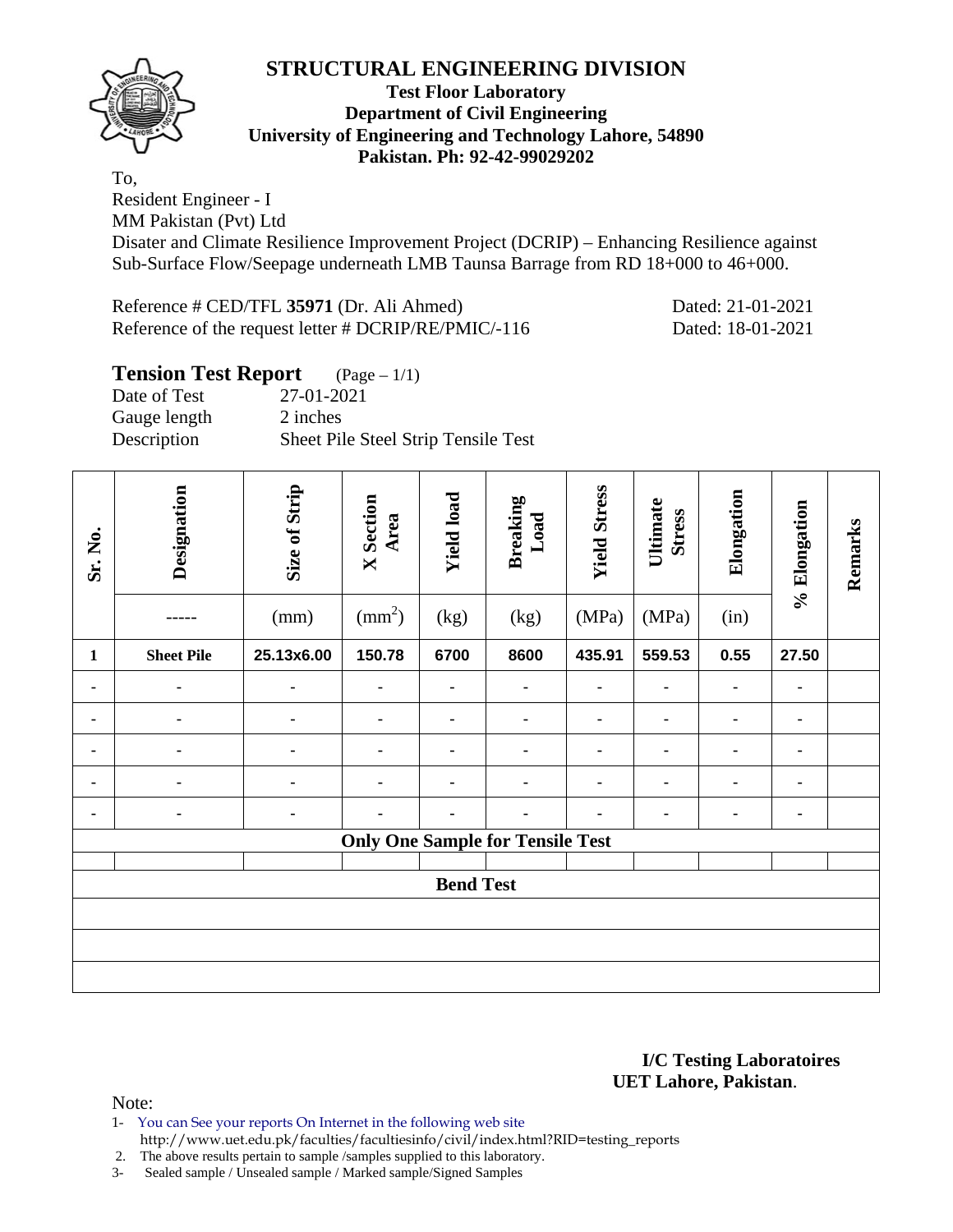

## **Test Floor Laboratory Department of Civil Engineering University of Engineering and Technology Lahore, 54890 Pakistan. Ph: 92-42-99029202**

To, Resident Engineer Dar Engineering Punjab Agriculture Food and Durg Authority's Science Enclave, Lahore Pakistan

| Reference # CED/TFL 35977 (Dr. Ali Ahmed)                 | Dated: 22-01-2021 |
|-----------------------------------------------------------|-------------------|
| Reference of the request letter # DB-78/DAR/RE/ME/2021/03 | Dated: 22-01-2021 |

# **Tension Test Report** (Page – 1/2)

Date of Test 27-01-2021 Gauge length 2 inches Description MS Steel Pipe Steel Strip Tensile Test as per ASTM A36

| Sr. No.          |                 | Designation | Size of Strip<br>(mm) | <b>X</b> Section<br>Area<br>$\text{mm}^2$ ) | <b>Yield load</b><br>(kg) | <b>Breaking</b><br>Load<br>(kg)          | <b>Yield Stress</b><br>(MPa) | Ultimate<br><b>Stress</b><br>(MPa) | Elongation<br>(in) | % Elongation   | Remarks       |
|------------------|-----------------|-------------|-----------------------|---------------------------------------------|---------------------------|------------------------------------------|------------------------------|------------------------------------|--------------------|----------------|---------------|
| 1                | <b>MS Steel</b> |             | 25.30x3.00            | 75.90                                       | 2400                      | 3200                                     | 310.20                       | 413.60                             | 0.70               | 35.00          | Pipe          |
| $\boldsymbol{2}$ | Pipe            | 4"x4"x3mm   | 25.30x3.00            | 75.90                                       | 2400                      | 3200                                     | 310.20                       | 413.60                             | 0.65               | 32.50          | <b>Bashir</b> |
|                  |                 |             | $\blacksquare$        | $\blacksquare$                              | $\blacksquare$            | $\blacksquare$                           | $\blacksquare$               | $\blacksquare$                     | $\blacksquare$     | $\blacksquare$ |               |
|                  |                 |             | $\blacksquare$        |                                             |                           | -                                        | $\blacksquare$               |                                    | $\blacksquare$     |                |               |
|                  |                 |             | $\blacksquare$        | $\blacksquare$                              | $\blacksquare$            | $\blacksquare$                           | $\blacksquare$               | $\blacksquare$                     | $\blacksquare$     | ۰              |               |
|                  |                 |             |                       |                                             |                           |                                          | $\blacksquare$               |                                    | ۰                  | Ξ.             |               |
|                  |                 |             |                       |                                             |                           | <b>Only Two Samples for Tensile Test</b> |                              |                                    |                    |                |               |
|                  |                 |             |                       |                                             | <b>Bend Test</b>          |                                          |                              |                                    |                    |                |               |
|                  |                 |             |                       |                                             |                           |                                          |                              |                                    |                    |                |               |
|                  |                 |             |                       |                                             |                           |                                          |                              |                                    |                    |                |               |
|                  |                 |             |                       |                                             |                           |                                          |                              |                                    |                    |                |               |

### **I/C Testing Laboratoires UET Lahore, Pakistan**.

Note:

- 1- You can See your reports On Internet in the following web site
	- http://www.uet.edu.pk/faculties/facultiesinfo/civil/index.html?RID=testing\_reports

2. The above results pertain to sample /samples supplied to this laboratory.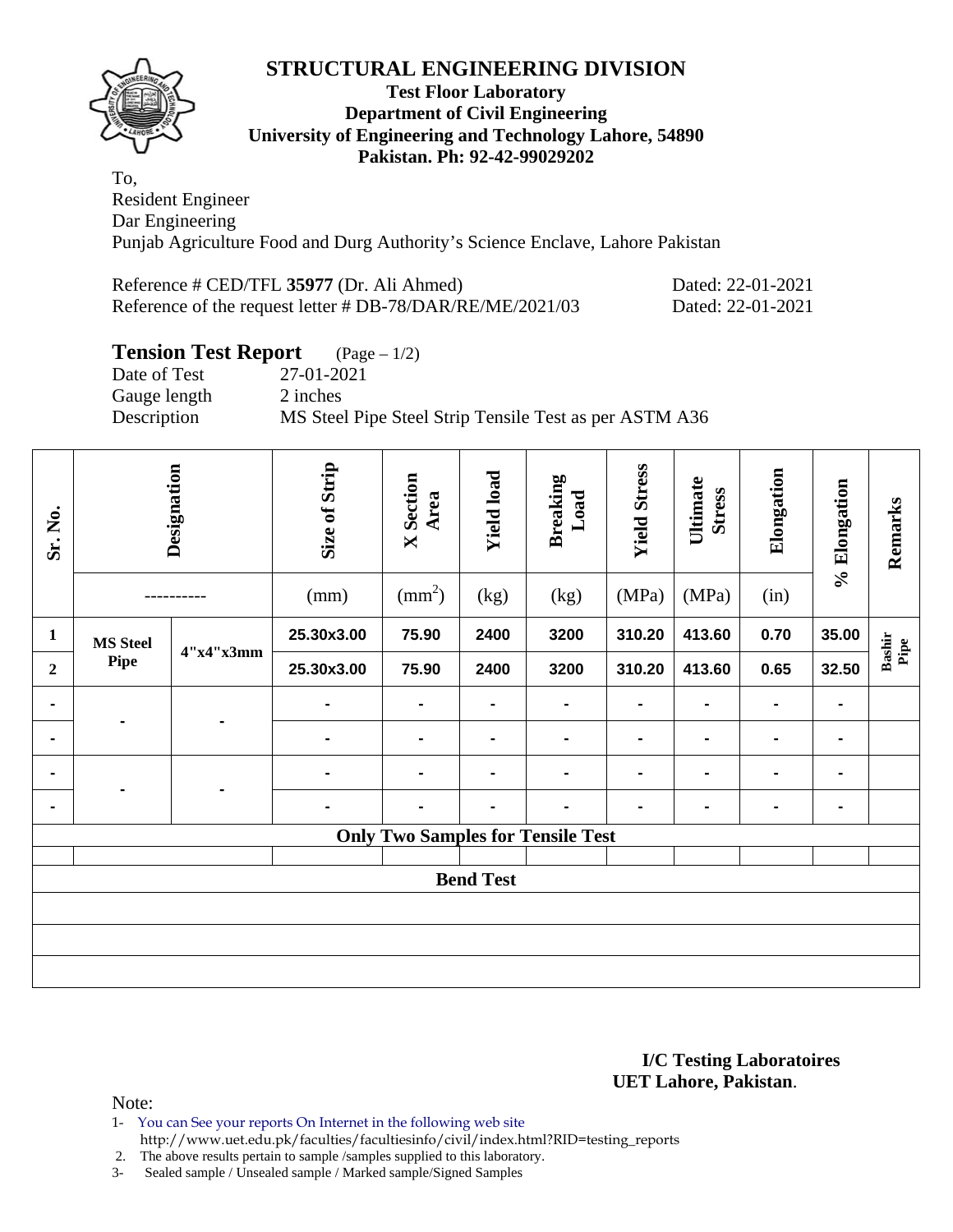

## **Test Floor Laboratory Department of Civil Engineering University of Engineering and Technology Lahore, 54890 Pakistan. Ph: 92-42-99029202**

To, Resident Engineer Dar Engineering Punjab Agriculture Food and Durg Authority's Science Enclave, Lahore Pakistan

| Reference # CED/TFL 35977 (Dr. Ali Ahmed)                 | Dated: 22-01-2021 |
|-----------------------------------------------------------|-------------------|
| Reference of the request letter # DB-78/DAR/RE/ME/2021/04 | Dated: 22-01-2021 |

# **Tension Test Report** (Page – 2/2)

Date of Test 27-01-2021 Gauge length 2 inches Description MS Angle Steel Strip Tensile Test as per ASTM A36

| Sr. No.          |                 | Designation<br>(inch) | Size of Strip<br>(mm) | <b>X</b> Section<br>Area<br>$\text{mm}^2$ ) | <b>Yield load</b><br>(kg) | <b>Breaking</b><br>Load<br>(kg)          | <b>Yield Stress</b><br>(MPa) | Ultimate<br><b>Stress</b><br>(MPa) | Elongation<br>(in) | % Elongation   | Remarks |
|------------------|-----------------|-----------------------|-----------------------|---------------------------------------------|---------------------------|------------------------------------------|------------------------------|------------------------------------|--------------------|----------------|---------|
| 1                |                 |                       | 28.35x12.80           | 362.88                                      | 12100                     | 20300                                    | 327.11                       | 548.78                             | 0.75               | 37.50          |         |
| $\boldsymbol{2}$ | <b>MS Angle</b> | 5x5x1/2               | 28.35x12.80           | 362.88                                      | 11800                     | 19300                                    | 319.00                       | 521.75                             | 0.70               | 35.00          |         |
|                  |                 |                       | $\blacksquare$        |                                             |                           | $\blacksquare$                           | $\blacksquare$               |                                    |                    | $\blacksquare$ |         |
| $\blacksquare$   |                 |                       | ۰                     |                                             |                           | -                                        | $\blacksquare$               |                                    | $\blacksquare$     | $\blacksquare$ |         |
|                  |                 |                       | -                     |                                             |                           | -                                        | $\blacksquare$               |                                    |                    | $\blacksquare$ |         |
|                  |                 |                       |                       |                                             |                           |                                          | $\blacksquare$               |                                    |                    | $\blacksquare$ |         |
|                  |                 |                       |                       |                                             |                           | <b>Only Two Samples for Tensile Test</b> |                              |                                    |                    |                |         |
|                  |                 |                       |                       |                                             | <b>Bend Test</b>          |                                          |                              |                                    |                    |                |         |
|                  |                 |                       |                       |                                             |                           |                                          |                              |                                    |                    |                |         |
|                  |                 |                       |                       |                                             |                           |                                          |                              |                                    |                    |                |         |
|                  |                 |                       |                       |                                             |                           |                                          |                              |                                    |                    |                |         |

### **I/C Testing Laboratoires UET Lahore, Pakistan**.

Note:

- 1- You can See your reports On Internet in the following web site
	- http://www.uet.edu.pk/faculties/facultiesinfo/civil/index.html?RID=testing\_reports

2. The above results pertain to sample /samples supplied to this laboratory.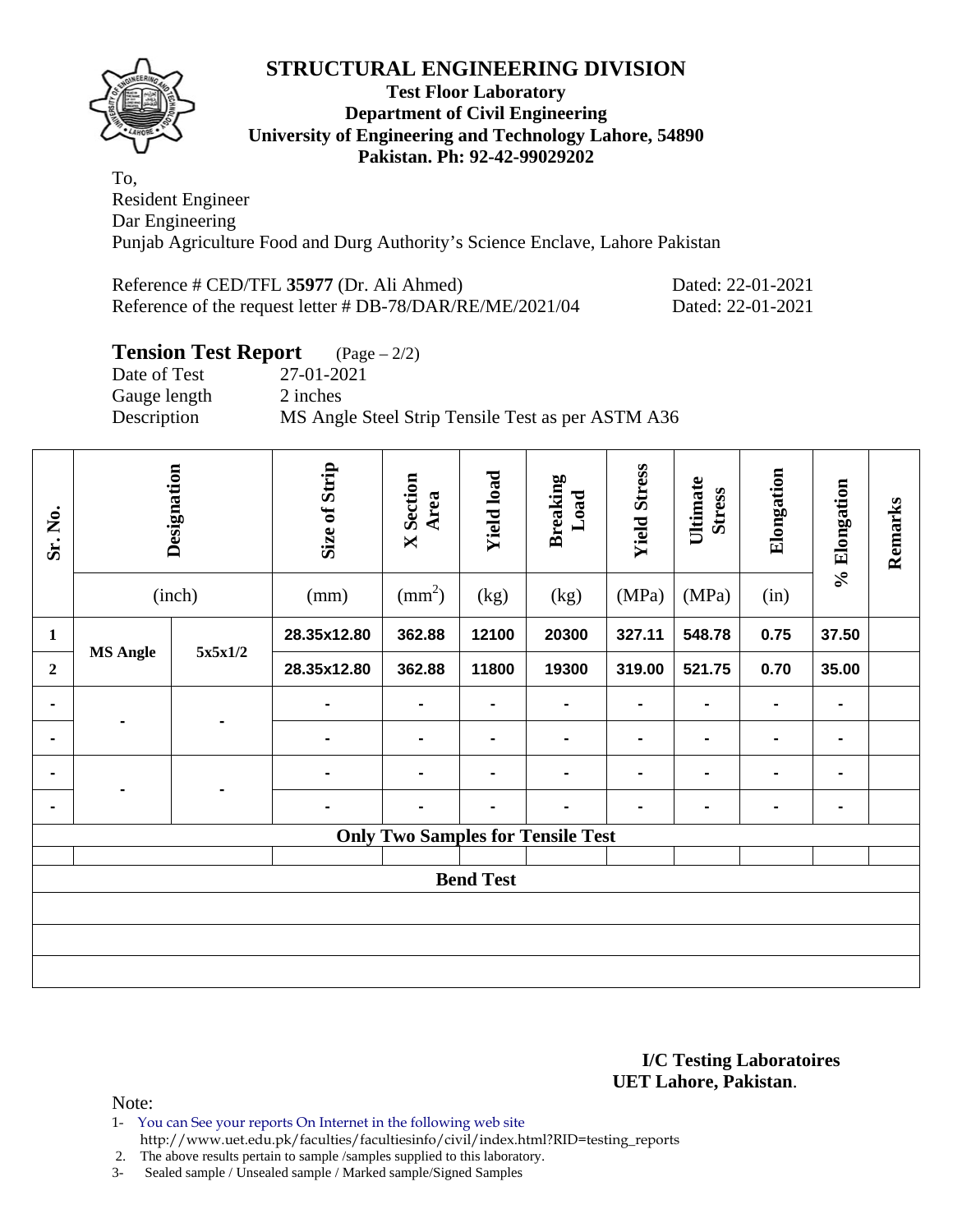

**Test Floor Laboratory Department of Civil Engineering University of Engineering and Technology Lahore, 54890 Pakistan. Ph: 92-42-99029202** 

Ref: CED/TFL/01/35979 Dated: 22-01-2021

Dated of Test: 27-01-2021

**To Resident Engineer NESPAK Development of Infrastructure Works in Newly Planned Areas of LDA Avenue-I, Housing Scheme, Lahore** 

Subject: **TESTING OF R.C.C. PIPE [ASTM-C76 – 08a]** (Page -1/1)

Reference to your letter No. 2599/13/LDAAV-I/RK/05/028, dated

22.01.2021 on the subject cited above. Two R.C.C. Pipes as received by us have been

tested. The results are tabulated as under.

| Sr.<br>N <sub>0</sub> | Nominal<br>Size | Length<br>Total              | <b>baded</b><br>ength<br>┙<br>ь | <b>Diameter</b><br>External | <b>Diameter</b><br>Internal | Thickness<br>Wall | Proof load | Ultimate<br>bao<br>⊨ | <b>Stress</b><br>Proof           | Ultimate<br><b>Stress</b>        |
|-----------------------|-----------------|------------------------------|---------------------------------|-----------------------------|-----------------------------|-------------------|------------|----------------------|----------------------------------|----------------------------------|
|                       | (inch)          | (foot)                       | (foot)                          | (foot)                      | (foot)                      | (inch)            | (kg)       | (kg)                 | <b>Pound/Linear</b><br>foot/foot | <b>Pound/Linear</b><br>foot/foot |
|                       | 12              | 0.98<br>7.78<br>7.27<br>1.34 |                                 | 2.18                        | 11000                       | 18000             | 3416       | 5590                 |                                  |                                  |
| $\overline{2}$        | 27              | 8.04                         | 7.71                            | 2.78                        | 2.26                        | 3.14              | 11740      | 23390                | 1485                             | 2959                             |

**I/C Testing Laboratoires UET Lahore, Pakistan**.

Note:

1- You can See your reports On Internet in the following web site

http://www.uet.edu.pk/faculties/facultiesinfo/civil/index.html?RID=testing\_reports

2. The above results pertain to sample /samples supplied to this laboratory.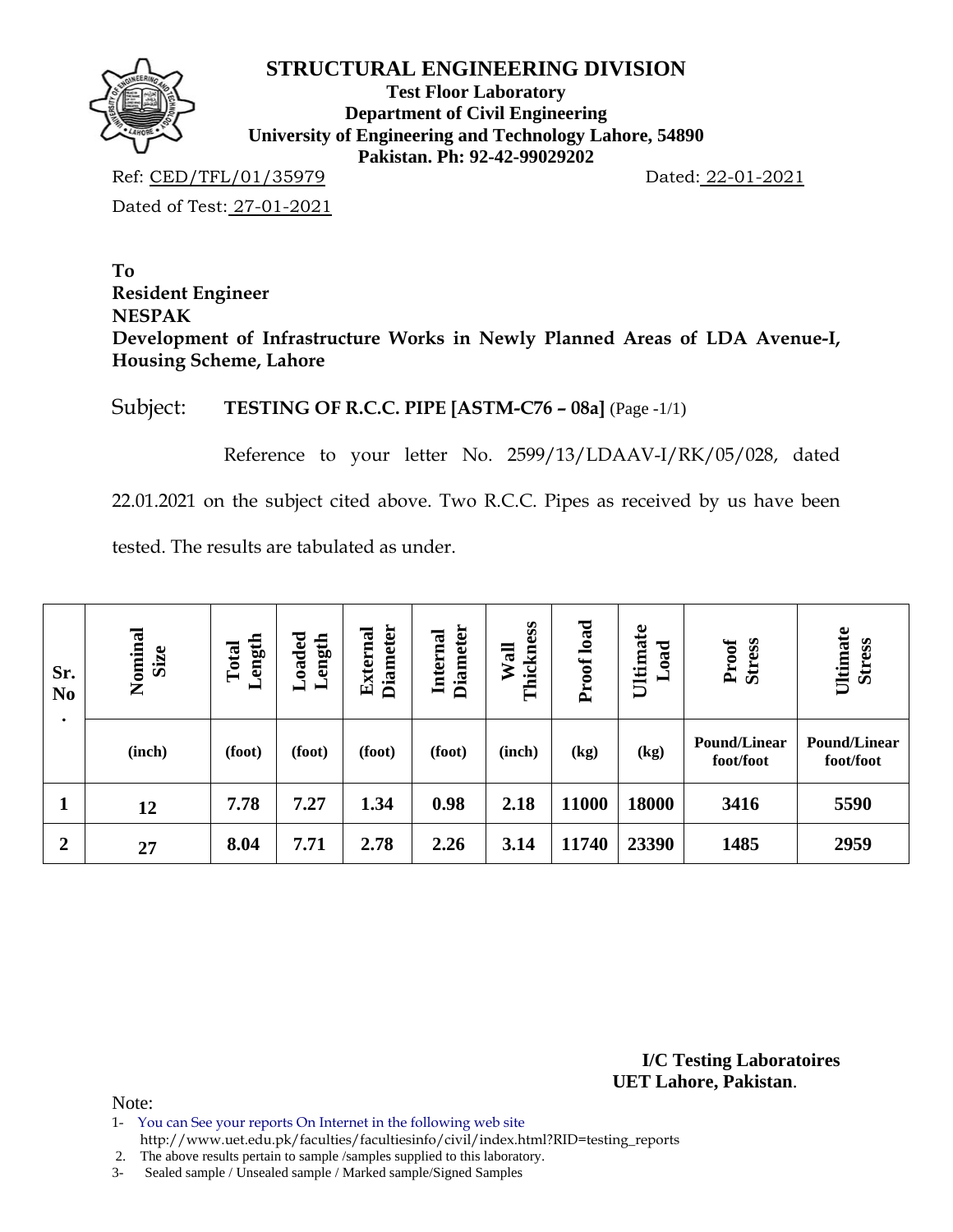

## **Test Floor Laboratory Department of Civil Engineering University of Engineering and Technology Lahore, 54890 Pakistan. Ph: 92-42-99029202**

To, Resident Engineer / Team Leader Prime Engineering Consultancy Kallurkot Bridge Project Construction of 4 Lane Bridge over River Indus Connecting Kallur Kot with D.I Khan

| Reference # CED/TFL 35987 (Dr. Ali Ahmed)               | Dated: 26-01-2021 |
|---------------------------------------------------------|-------------------|
| Reference of the request letter # KK-DIK-BR-PJ/2021/231 | Dated: 25-01-2021 |

## **Tension Test Report** (Page – 1/3)

Date of Test 27-01-2021 Gauge length 640 mm Description Steel Strand Tensile Test as per ASTM A-416-94a

| Sr. No.          | <b>Nominal</b><br><b>Diameter</b> | <b>Nominal</b><br>Weight | <b>Yield strength</b><br><b>Measured</b><br>weight<br>clause $(6.3)$ |                |                                  | <b>Breaking</b><br>strength<br>clause $(6.2)$ | Modulus of<br>Elasticity<br>Young's<br>$\mathbf{f}$ . | % Elongation | Remarks / Coil No. |               |
|------------------|-----------------------------------|--------------------------|----------------------------------------------------------------------|----------------|----------------------------------|-----------------------------------------------|-------------------------------------------------------|--------------|--------------------|---------------|
|                  | (mm)                              | (kg/km)                  | (kg/km)                                                              | (kg)           | (kN)                             | (kg)                                          | (kN)                                                  | GPa          |                    |               |
| $\mathbf{1}$     | 12.70<br>(1/2")                   | 775.0                    | 790.0                                                                | 17500          | 171.68                           | 19800                                         | 194.24                                                | 199          | >3.50              | $\mathbf{XX}$ |
| $\boldsymbol{2}$ | 12.70<br>(1/2")                   | 775.0                    | 790.0                                                                | 17900          | 175.60                           | 19900                                         | 195.22                                                | 198          | >3.50              | XX            |
|                  | $\blacksquare$                    | ٠                        | ٠                                                                    | $\blacksquare$ |                                  |                                               |                                                       | ۰            |                    |               |
| ۰                | $\blacksquare$                    | $\blacksquare$           | $\blacksquare$                                                       | ۰              |                                  |                                               |                                                       |              |                    |               |
|                  |                                   |                          | ۰                                                                    |                |                                  |                                               |                                                       |              |                    |               |
|                  | $\blacksquare$                    | ٠                        | ۰                                                                    |                |                                  |                                               |                                                       |              |                    |               |
|                  |                                   |                          |                                                                      |                | <b>Only two samples for Test</b> |                                               |                                                       |              |                    |               |

Note:

1. Modulus of Elasticity is based on nominal steel area of the steel strand vide clause 13.3 of ASTM – A416a 2. Load versus percentage strain graphs are attached

> **I/C Testing Laboratoires UET Lahore, Pakistan**.

Note:

1- You can See your reports On Internet in the following web site http://www.uet.edu.pk/faculties/facultiesinfo/civil/index.html?RID=testing\_reports

2. The above results pertain to sample /samples supplied to this laboratory.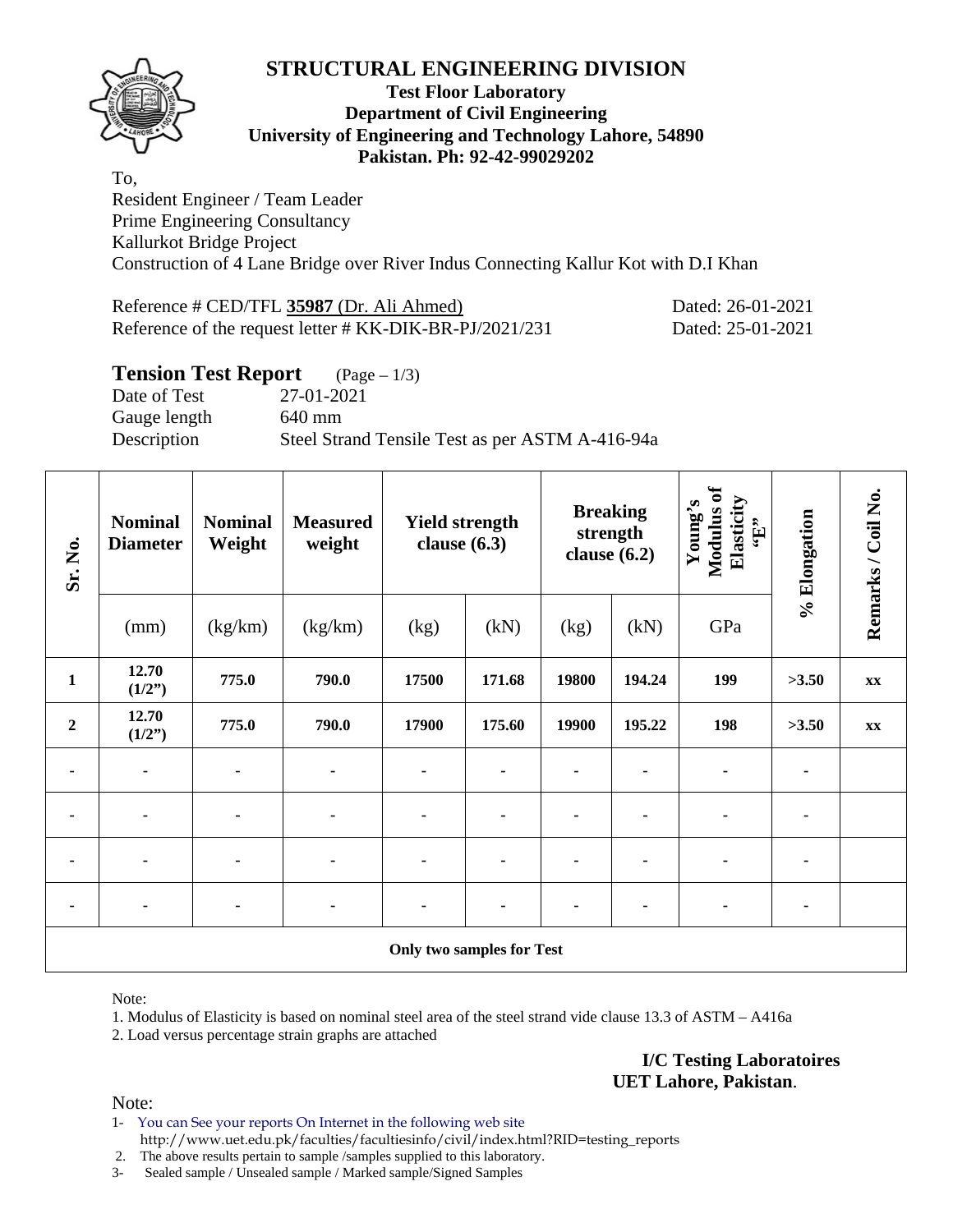## **Test Floor Laboratory Department of Civil Engineering University of Engineering and Technology Lahore, 54890 Pakistan. Ph: 92-42-99029202**

To, Resident Engineer / Team Leader Prime Engineering Consultancy Kallurkot Bridge Project Construction of 4 Lane Bridge over River Indus Connecting Kallur Kot with D.I Khan

Reference # CED/TFL **35987** (Dr. Ali Ahmed) Dated: 26-01-2021 Reference of the request letter # KK-DIK-BR-PJ/2021/231 Dated: 25-01-2021

**Graph**  $(Page - 2/3)$ 



**I/C Testing Laboratoires UET Lahore, Pakistan**.

#### Note:

- 1- You can See your reports On Internet in the following web site http://www.uet.edu.pk/faculties/facultiesinfo/civil/index.html?RID=testing\_reports
- 2. The above results pertain to sample /samples supplied to this laboratory.
- 3- Sealed sample / Unsealed sample / Marked sample/Signed Samples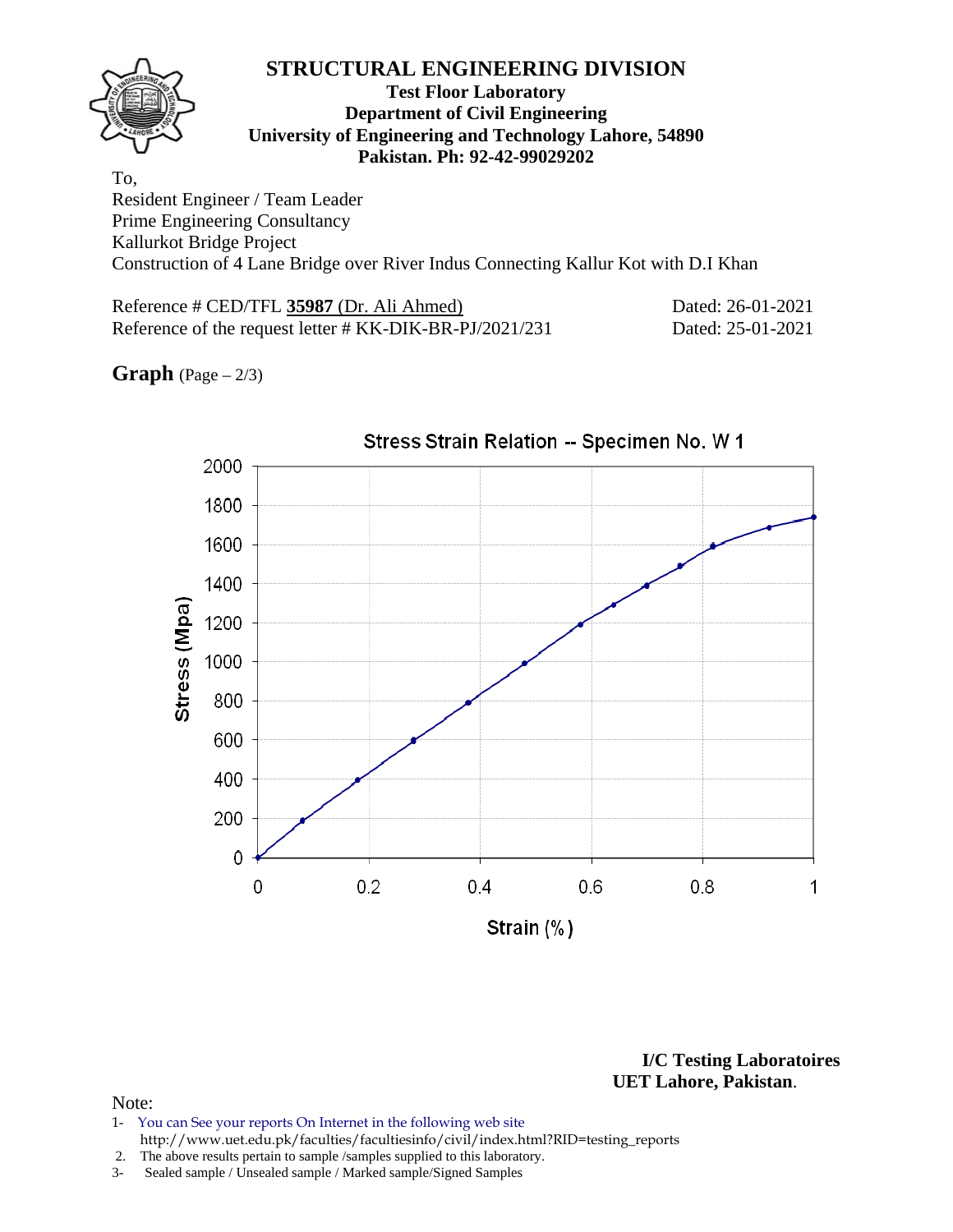## **Test Floor Laboratory Department of Civil Engineering University of Engineering and Technology Lahore, 54890 Pakistan. Ph: 92-42-99029202**

To, Resident Engineer / Team Leader Prime Engineering Consultancy Kallurkot Bridge Project Construction of 4 Lane Bridge over River Indus Connecting Kallur Kot with D.I Khan

Reference # CED/TFL **35987** (Dr. Ali Ahmed) Dated: 26-01-2021 Reference of the request letter # KK-DIK-BR-PJ/2021/231 Dated: 25-01-2021

**Graph** (Page – 3/3)



**I/C Testing Laboratoires UET Lahore, Pakistan**.

#### Note:

- 1- You can See your reports On Internet in the following web site http://www.uet.edu.pk/faculties/facultiesinfo/civil/index.html?RID=testing\_reports
- 2. The above results pertain to sample /samples supplied to this laboratory.
- 3- Sealed sample / Unsealed sample / Marked sample/Signed Samples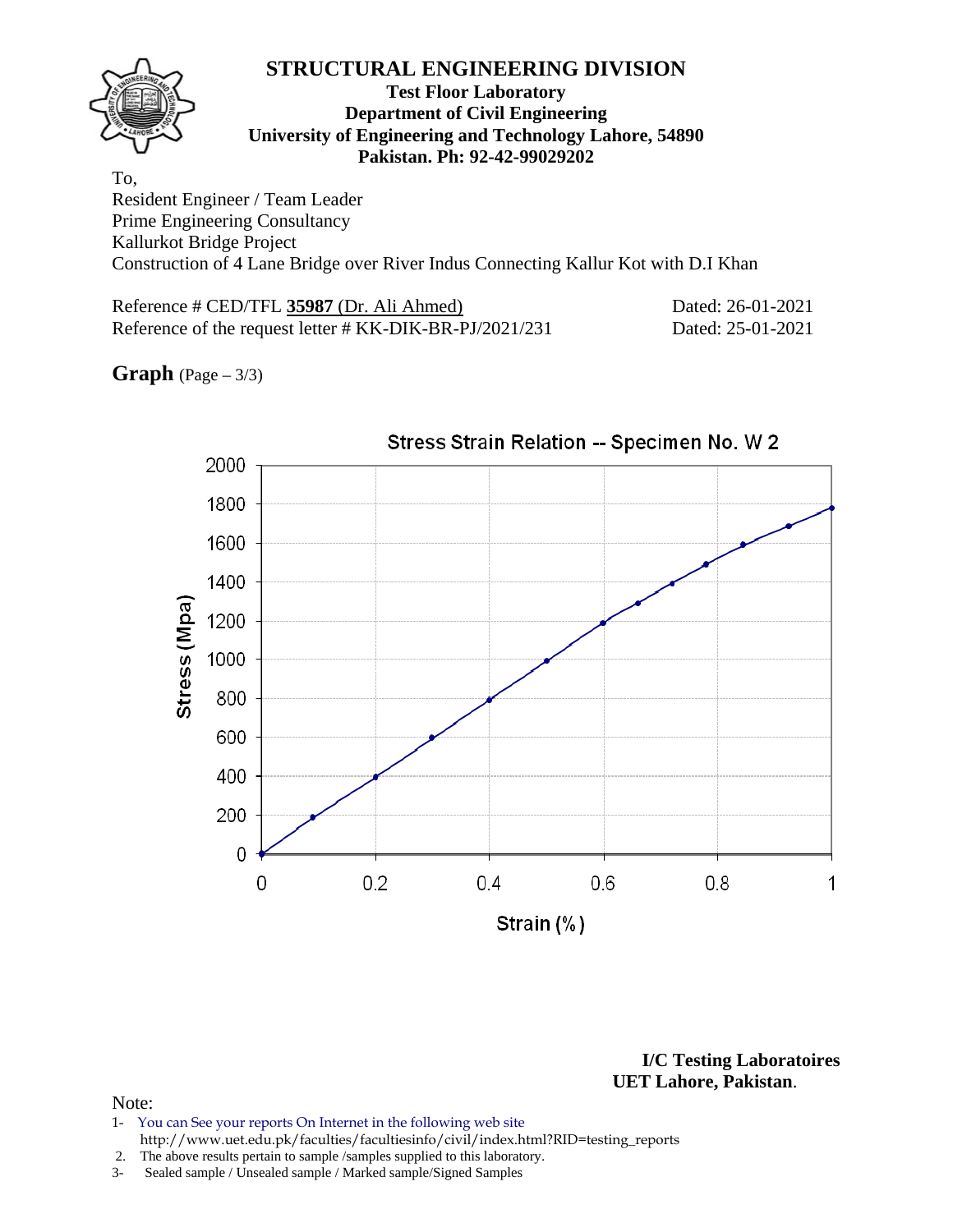

## **Test Floor Laboratory Department of Civil Engineering University of Engineering and Technology Lahore, 54890 Pakistan. Ph: 92-42-99029202**

To, Project Engineer NETRACON Technologies (Pvt) Ltd Design, Manufacture, Supply, Installation, Testing and Commission of Plant for 500 / 220 / 132 kV Faisalabad West Substation Reference # CED/TFL 35989 (Dr. M Rizwan Riaz) Dated: 26-01-2021 Reference of the request letter # NTT-HO/FSDW-GS/040 Dated: 26-01-2021

# **Tension Test Report** (Page -1/1)

Date of Test 27-01-2021 Gauge length 8 inches

Description Deformed Steel Bar Tensile and Bend Test as per ASTM-A615

| Sr. No.        | Weight                                        |                         | Diameter/<br>size       |         | Area<br>$(in^2)$ | <b>Yield load</b> | <b>Breaking</b><br>Load | <b>Yield Stress</b><br>(psi)                                       |               | <b>Ultimate Stress</b><br>(psi) |        | Elongation     | % Elongation | Remarks |
|----------------|-----------------------------------------------|-------------------------|-------------------------|---------|------------------|-------------------|-------------------------|--------------------------------------------------------------------|---------------|---------------------------------|--------|----------------|--------------|---------|
|                | (1bsft)                                       | Nominal<br>$(\#)$       | <b>Actual</b><br>(inch) | Nominal | Actual           | (kg)              | (kg)                    | Nominal                                                            | <b>Actual</b> | Nominal                         | Actual | (inch)         |              |         |
| 1              | 0.368                                         | $\overline{\mathbf{3}}$ | 0.371                   | 0.11    | 0.108            | 3300              | 4900                    | 66200                                                              | 67210         | 98200                           | 99800  | 1.50           | 18.8         |         |
| $\overline{2}$ | 0.369                                         | $\overline{\mathbf{3}}$ | 0.372                   | 0.11    | 0.109            | 3400              | 5200                    | 68200                                                              | 69040         | 104200                          | 105600 | 1.30           | 16.3         |         |
| 3              | 0.371                                         | $\mathbf{3}$            | 0.373                   | 0.11    | 0.109            | 3300              | 4900                    | 66200                                                              | 66610         | 98200                           | 99000  | 1.50           | 18.8         |         |
|                |                                               | $\blacksquare$          |                         |         |                  |                   |                         |                                                                    |               |                                 |        |                |              |         |
|                |                                               | $\blacksquare$          |                         |         |                  |                   |                         |                                                                    |               |                                 |        | $\blacksquare$ |              |         |
|                |                                               |                         |                         |         |                  |                   |                         |                                                                    |               |                                 |        |                |              |         |
|                |                                               |                         |                         |         |                  |                   |                         | Note: only three samples for tensile and two samples for bend test |               |                                 |        |                |              |         |
|                |                                               |                         |                         |         |                  |                   |                         |                                                                    |               |                                 |        |                |              |         |
|                |                                               |                         |                         |         |                  |                   | <b>Bend Test</b>        |                                                                    |               |                                 |        |                |              |         |
|                | #3 Bar Bend Test Through 180° is Satisfactory |                         |                         |         |                  |                   |                         |                                                                    |               |                                 |        |                |              |         |
|                | #3 Bar Bend Test Through 180° is Satisfactory |                         |                         |         |                  |                   |                         |                                                                    |               |                                 |        |                |              |         |
|                | #3 Bar Bend Test Through 180° is Satisfactory |                         |                         |         |                  |                   |                         |                                                                    |               |                                 |        |                |              |         |

Witness by Sohaib Ali (Sub Engr. NESPAK)

## **I/C Testing Laboratoires UET Lahore, Pakistan**.

Note:

1- You can See your reports On Internet in the following web site http://www.uet.edu.pk/faculties/facultiesinfo/civil/index.html?RID=testing\_reports

2. The above results pertain to sample /samples supplied to this laboratory.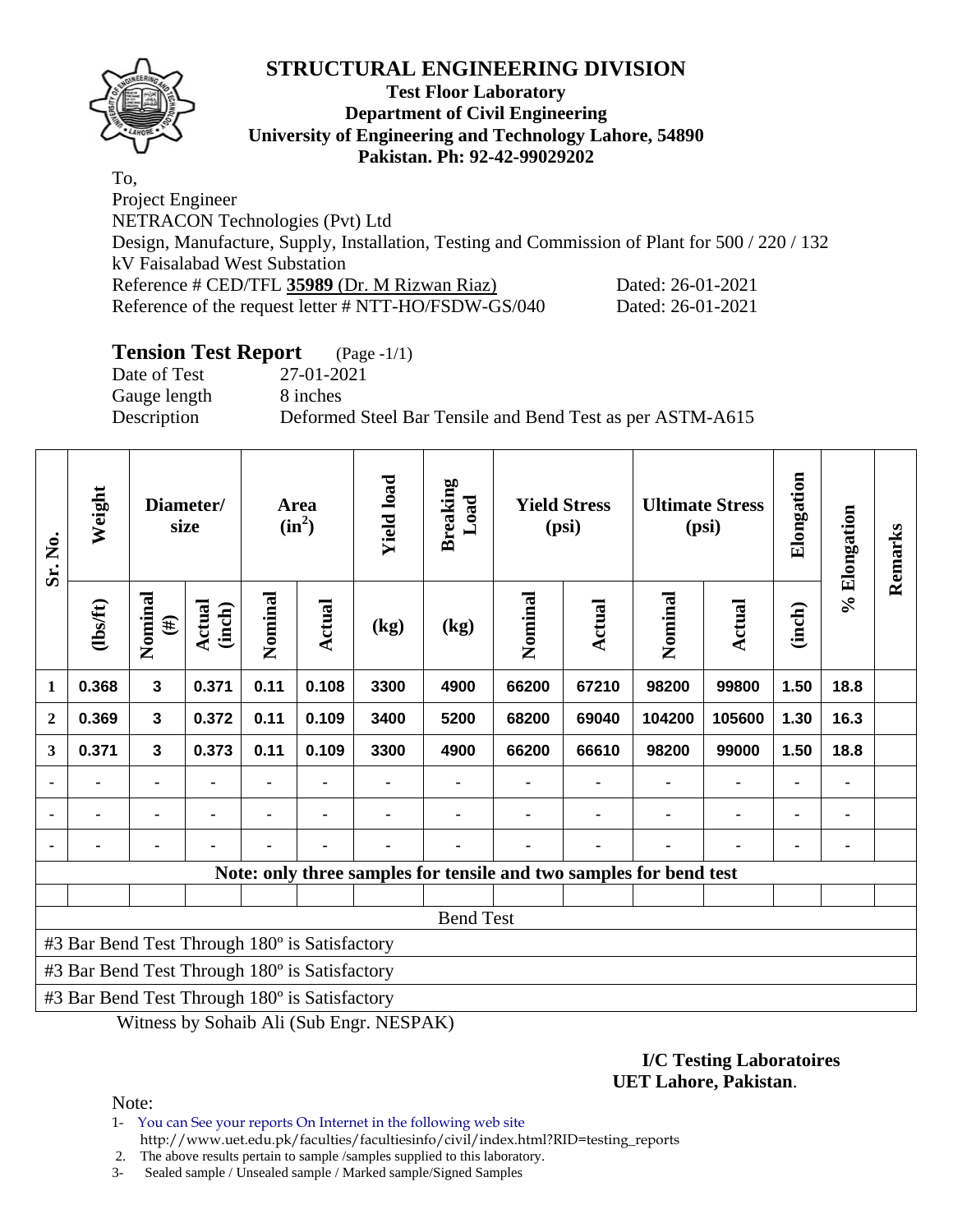

## **Test Floor Laboratory Department of Civil Engineering University of Engineering and Technology Lahore, 54890 Pakistan. Ph: 92-42-99029202**

To, Project Director, North-III PAEC-WASO "Construction of Archive Building at Chashma"

| Reference # CED/TFL 35991 (Dr. Ali Ahmed)                     | Dated: 26-01-2021 |
|---------------------------------------------------------------|-------------------|
| Reference of the request letter # PD(CH)/WASO/C-2/CAB/103/188 | Dated: 22-01-2021 |

# **Tension Test Report** (Page -1/1)

Date of Test 27-01-2021 Gauge length 8 inches Description Deformed Steel Bar Tensile and Bend Test as per ASTM-A615

| Sr. No.        | Weight                                        |                   | Diameter/<br><b>Size</b> |         | <b>Area</b><br>$(in^2)$ | <b>Yield load</b> | <b>Breaking</b><br>Load | <b>Yield Stress</b><br>(psi) |               |                                                                |                |                |      |                          |  |  |  | <b>Ultimate Stress</b><br>(psi) |  | Elongation | % Elongation | Remarks |
|----------------|-----------------------------------------------|-------------------|--------------------------|---------|-------------------------|-------------------|-------------------------|------------------------------|---------------|----------------------------------------------------------------|----------------|----------------|------|--------------------------|--|--|--|---------------------------------|--|------------|--------------|---------|
|                | $\frac{2}{10}$                                | Nominal<br>$(\#)$ | Actual<br>(inch)         | Nominal | Actual                  | (kg)              | (kg)                    | Nominal                      | <b>Actual</b> | Nominal                                                        | <b>Actual</b>  | (inch)         |      |                          |  |  |  |                                 |  |            |              |         |
| $\mathbf{1}$   | 0.390                                         | $\mathbf{3}$      | 0.382                    | 0.11    | 0.115                   | 3400              | 4700                    | 68200                        | 65290         | 94200                                                          | 90300          | 1.10           | 13.8 |                          |  |  |  |                                 |  |            |              |         |
|                | ۰                                             | $\blacksquare$    |                          | -       |                         |                   |                         |                              |               | $\blacksquare$                                                 | $\blacksquare$ | ٠              |      | Al-Moeez<br><b>Steel</b> |  |  |  |                                 |  |            |              |         |
|                |                                               | ۰                 |                          |         |                         |                   |                         |                              |               |                                                                | ۰              | $\blacksquare$ |      |                          |  |  |  |                                 |  |            |              |         |
| ٠              |                                               | ۰                 |                          |         |                         |                   |                         |                              |               |                                                                | ٠              | ٠              |      |                          |  |  |  |                                 |  |            |              |         |
| $\blacksquare$ |                                               | $\blacksquare$    | $\blacksquare$           |         |                         |                   |                         |                              |               | ٠                                                              | ۰              | $\blacksquare$ |      |                          |  |  |  |                                 |  |            |              |         |
|                |                                               | ٠                 |                          |         | ٠                       |                   |                         |                              | ٠             | ٠                                                              | ۰              | ٠              |      |                          |  |  |  |                                 |  |            |              |         |
|                |                                               |                   |                          |         |                         |                   |                         |                              |               | Note: only one sample for tensile and one sample for bend test |                |                |      |                          |  |  |  |                                 |  |            |              |         |
|                |                                               |                   |                          |         |                         |                   |                         |                              |               |                                                                |                |                |      |                          |  |  |  |                                 |  |            |              |         |
|                |                                               |                   |                          |         |                         |                   | <b>Bend Test</b>        |                              |               |                                                                |                |                |      |                          |  |  |  |                                 |  |            |              |         |
|                | #3 Bar Bend Test Through 180° is Satisfactory |                   |                          |         |                         |                   |                         |                              |               |                                                                |                |                |      |                          |  |  |  |                                 |  |            |              |         |
|                |                                               |                   |                          |         |                         |                   |                         |                              |               |                                                                |                |                |      |                          |  |  |  |                                 |  |            |              |         |
|                |                                               |                   |                          |         |                         |                   |                         |                              |               |                                                                |                |                |      |                          |  |  |  |                                 |  |            |              |         |

**I/C Testing Laboratoires UET Lahore, Pakistan**.

Note:

1- You can See your reports On Internet in the following web site http://www.uet.edu.pk/faculties/facultiesinfo/civil/index.html?RID=testing\_reports

2. The above results pertain to sample / samples supplied to this laboratory.<br>3- Sealed sample / Unsealed sample / Marked sample/Signed Samples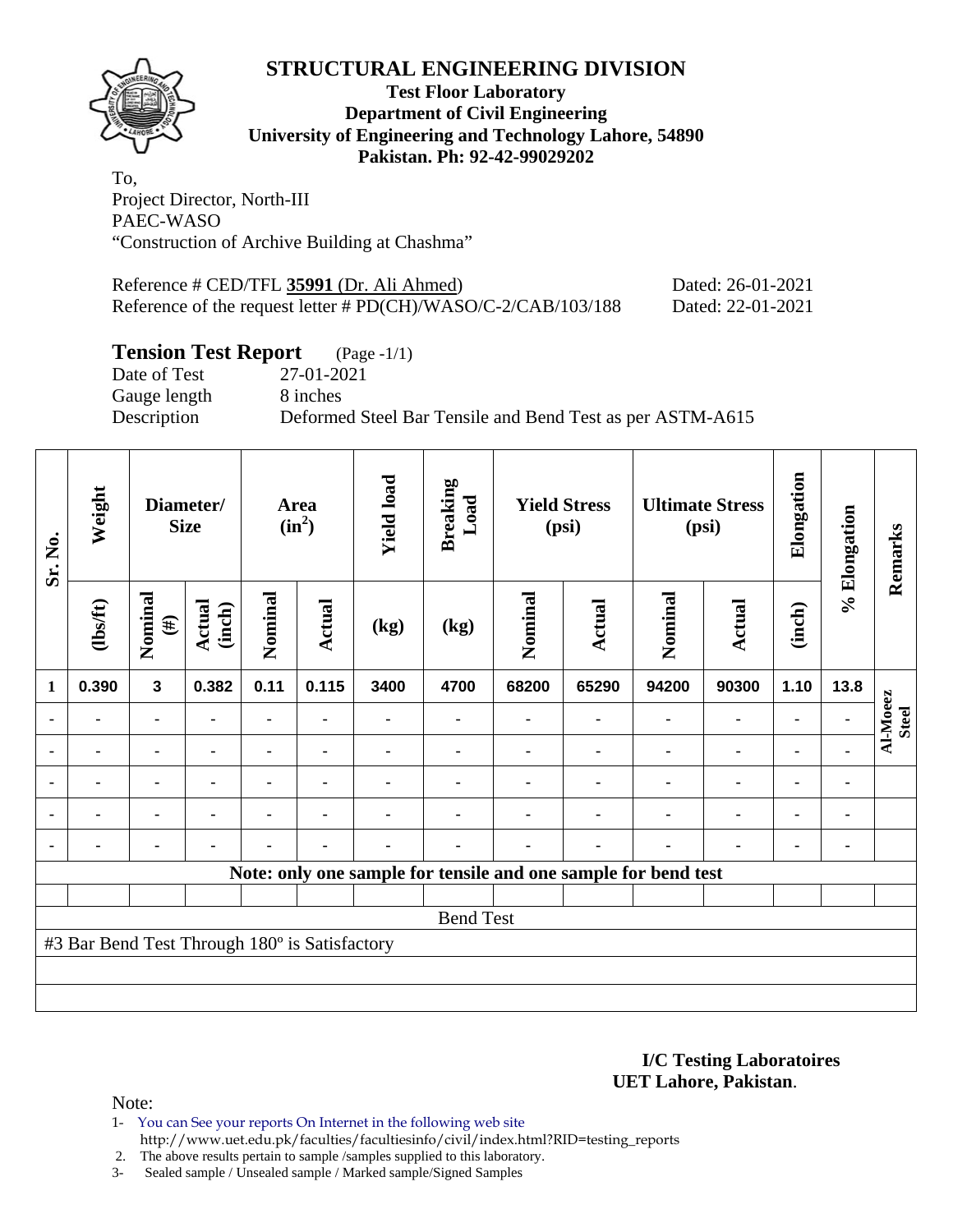

## **Test Floor Laboratory Department of Civil Engineering University of Engineering and Technology Lahore, 54890 Pakistan. Ph: 92-42-99029202**

To, Project Director, North-III PAEC-WASO "Construction of Multi Storey Building for C-2 Warehouse at Chashma"

| Reference # CED/TFL 35992 (Dr. Ali Ahmed)                   | Dated: 26-01-2021 |
|-------------------------------------------------------------|-------------------|
| Reference of the request letter # PD(CH)/WASO/C-2/CAB/97/18 | Dated: 22-01-2021 |

# **Tension Test Report** (Page -1/1)

Date of Test 27-01-2021 Gauge length 8 inches

Description Deformed Steel Bar Tensile and Bend Test as per ASTM-A615

| Sr. No.          | Weight                                        |                         | Diameter/<br><b>Size</b> |         | Area<br>$(in^2)$ | <b>Yield load</b> | <b>Breaking</b><br>Load  |                                                                 | <b>Yield Stress</b><br>(psi) |         | <b>Ultimate Stress</b><br>(psi) | Elongation     | % Elongation | Remarks                  |
|------------------|-----------------------------------------------|-------------------------|--------------------------|---------|------------------|-------------------|--------------------------|-----------------------------------------------------------------|------------------------------|---------|---------------------------------|----------------|--------------|--------------------------|
|                  | $\frac{2}{10}$                                | Nominal<br>$(\#)$       | <b>Actual</b><br>(inch)  | Nominal | Actual           | (kg)              | $\left(\text{kg}\right)$ | Nominal                                                         | Actual                       | Nominal | Actual                          | (inch)         |              |                          |
| $\mathbf{1}$     | 0.367                                         | $\overline{\mathbf{3}}$ | 0.371                    | 0.11    | 0.108            | 3100              | 5000                     | 62200                                                           | 63340                        | 100200  | 102200                          | 1.30           | 16.3         |                          |
| $\mathbf{2}$     | 0.380                                         | 3                       | 0.377                    | 0.11    | 0.112            | 3100              | 5000                     | 62200                                                           | 61100                        | 100200  | 98600                           | 1.50           | 18.8         | Al-Moeez<br><b>Steel</b> |
|                  |                                               | $\blacksquare$          |                          |         |                  |                   |                          |                                                                 |                              |         |                                 |                |              |                          |
| $\blacksquare$   | ۰                                             | ۰                       | $\blacksquare$           | ۰       | $\blacksquare$   |                   |                          |                                                                 |                              |         | ٠                               | $\blacksquare$ | ٠            |                          |
| $\blacksquare$   |                                               | ۰                       | $\blacksquare$           |         |                  |                   |                          |                                                                 |                              |         | $\blacksquare$                  | $\blacksquare$ | ۰            |                          |
|                  | -                                             | ۰                       | ٠                        | ۰       | $\blacksquare$   | ۰                 |                          |                                                                 | ۰                            |         | $\blacksquare$                  | ٠              | ٠            |                          |
|                  |                                               |                         |                          |         |                  |                   |                          | Note: only two samples for tensile and one sample for bend test |                              |         |                                 |                |              |                          |
|                  |                                               |                         |                          |         |                  |                   |                          |                                                                 |                              |         |                                 |                |              |                          |
| <b>Bend Test</b> |                                               |                         |                          |         |                  |                   |                          |                                                                 |                              |         |                                 |                |              |                          |
|                  | #3 Bar Bend Test Through 180° is Satisfactory |                         |                          |         |                  |                   |                          |                                                                 |                              |         |                                 |                |              |                          |
|                  |                                               |                         |                          |         |                  |                   |                          |                                                                 |                              |         |                                 |                |              |                          |
|                  |                                               |                         |                          |         |                  |                   |                          |                                                                 |                              |         |                                 |                |              |                          |

**I/C Testing Laboratoires UET Lahore, Pakistan**.

Note:

1- You can See your reports On Internet in the following web site http://www.uet.edu.pk/faculties/facultiesinfo/civil/index.html?RID=testing\_reports

2. The above results pertain to sample /samples supplied to this laboratory.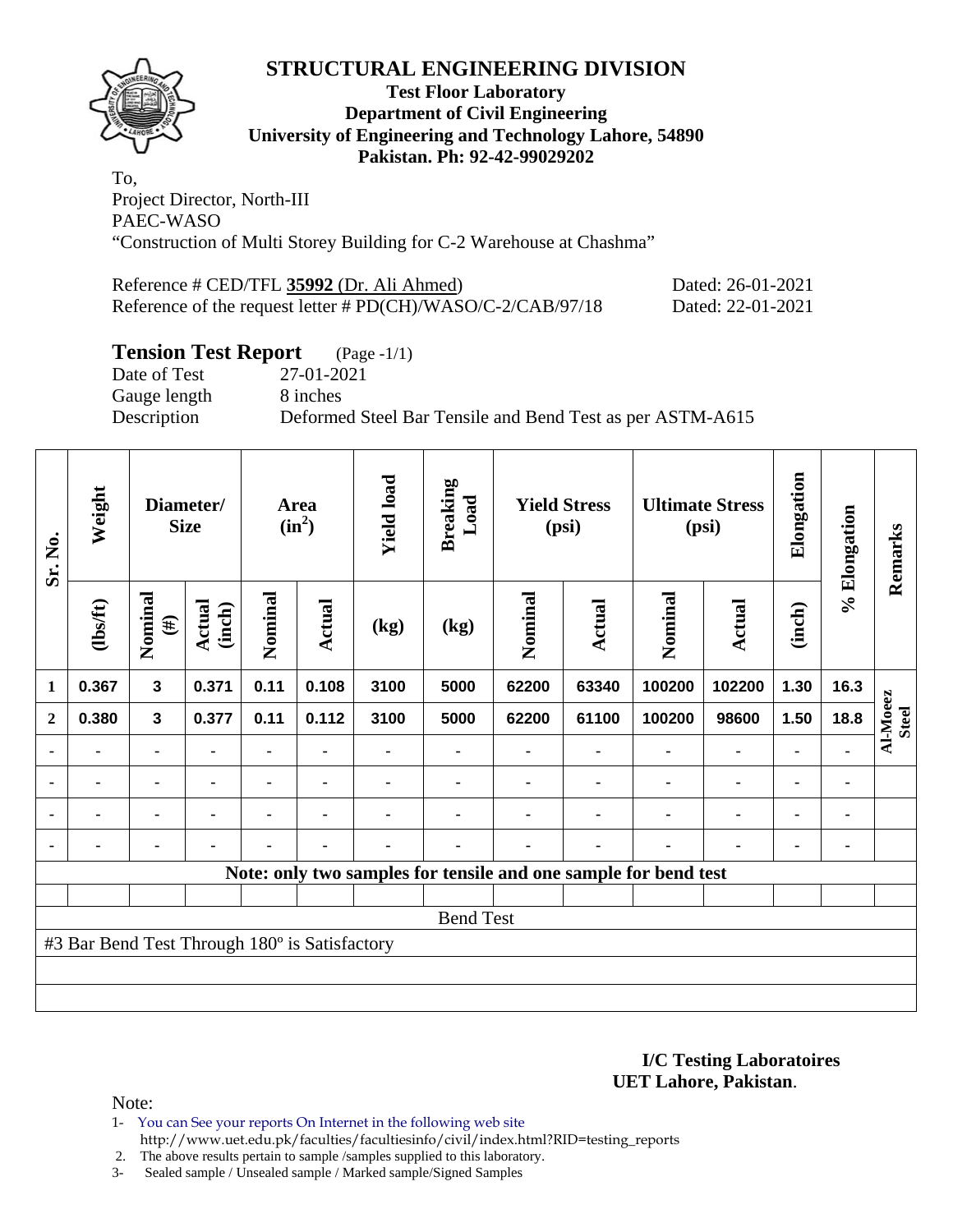

## **Test Floor Laboratory Department of Civil Engineering University of Engineering and Technology Lahore, 54890 Pakistan. Ph: 92-42-99029202**

To, M/S Ittefaq Construction Associates Johar Town, Lahore (Construction of Commercial Plaza (S-42) Bahria Town Lahore)

Reference # CED/TFL **35994** (Dr. Ali Ahmed) Dated: 26-01-2021 Reference of the request letter # ICS/H.O/A.M O.B/01 Dated: 26-01-2021

# **Tension Test Report** (Page -1/1)

Date of Test 27-01-2021 Gauge length 8 inches

Description Deformed Steel Bar Tensile and Bend Test as per ASTM-A615

| Sr. No.          | Weight                                        |                   | Diameter/<br><b>Size</b> |                | Area<br>$(in^2)$ | <b>Yield load</b> | <b>Breaking</b><br>Load |         | <b>Yield Stress</b><br>(psi) |                                                                 | <b>Ultimate Stress</b><br>(psi) | Elongation | % Elongation   | Remarks |
|------------------|-----------------------------------------------|-------------------|--------------------------|----------------|------------------|-------------------|-------------------------|---------|------------------------------|-----------------------------------------------------------------|---------------------------------|------------|----------------|---------|
|                  | (1bsft)                                       | Nominal<br>$(\#)$ | Actual<br>(inch)         | Nominal        | <b>Actual</b>    | (kg)              | (kg)                    | Nominal | Actual                       | Nominal                                                         | <b>Actual</b>                   | (inch)     |                |         |
| 1                | 0.377                                         | $\mathbf{3}$      | 0.376                    | 0.11           | 0.111            | 3400              | 5100                    | 68200   | 67660                        | 102200                                                          | 101500                          | 1.40       | 17.5           |         |
| $\overline{2}$   | 0.377                                         | $\mathbf{3}$      | 0.376                    | 0.11           | 0.111            | 3700              | 5200                    | 74200   | 73540                        | 104200                                                          | 103400                          | 1.20       | 15.0           |         |
|                  |                                               | ۰                 |                          | ۰              |                  |                   |                         |         |                              |                                                                 | $\blacksquare$                  | ٠          |                |         |
|                  |                                               | ۰                 |                          | $\blacksquare$ | $\blacksquare$   |                   |                         |         |                              |                                                                 | $\blacksquare$                  | ۰          | $\blacksquare$ |         |
|                  | ٠                                             | ۰                 | $\blacksquare$           | ۰              | $\blacksquare$   |                   |                         |         | ٠                            | $\blacksquare$                                                  | $\blacksquare$                  | ۰          | ٠              |         |
|                  |                                               | ٠                 |                          |                | ٠                |                   |                         |         | ٠                            |                                                                 | $\blacksquare$                  | ٠          |                |         |
|                  |                                               |                   |                          |                |                  |                   |                         |         |                              | Note: only two samples for tensile and one sample for bend test |                                 |            |                |         |
|                  |                                               |                   |                          |                |                  |                   |                         |         |                              |                                                                 |                                 |            |                |         |
| <b>Bend Test</b> |                                               |                   |                          |                |                  |                   |                         |         |                              |                                                                 |                                 |            |                |         |
|                  | #3 Bar Bend Test Through 180° is Satisfactory |                   |                          |                |                  |                   |                         |         |                              |                                                                 |                                 |            |                |         |
|                  |                                               |                   |                          |                |                  |                   |                         |         |                              |                                                                 |                                 |            |                |         |
|                  |                                               |                   |                          |                |                  |                   |                         |         |                              |                                                                 |                                 |            |                |         |

**I/C Testing Laboratoires UET Lahore, Pakistan**.

Note:

- 1- You can See your reports On Internet in the following web site http://www.uet.edu.pk/faculties/facultiesinfo/civil/index.html?RID=testing\_reports
- 2. The above results pertain to sample /samples supplied to this laboratory.